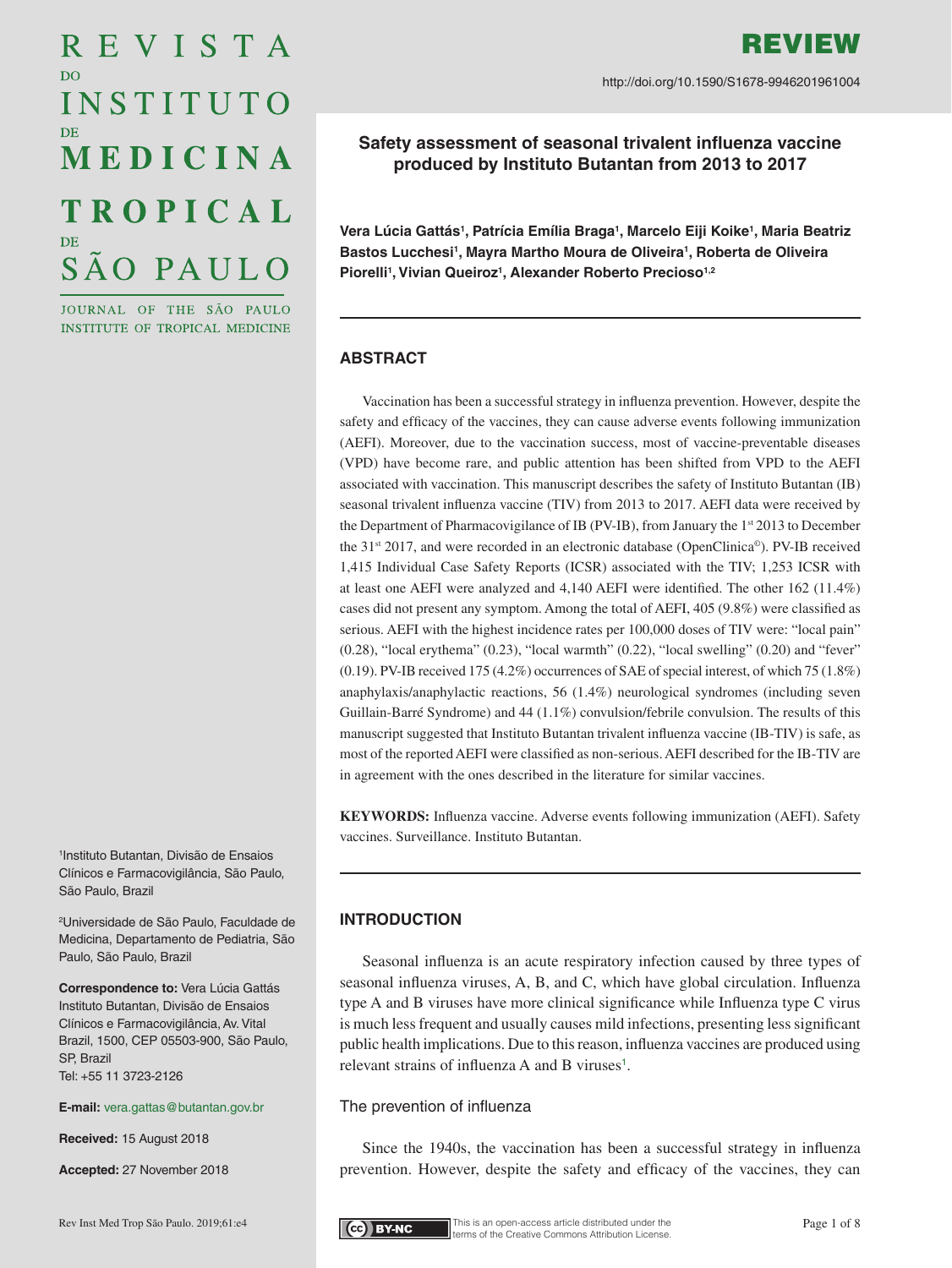cause some adverse events following immunization (AEFI). Moreover, due to the success of vaccines, most of vaccine-preventable diseases (VPD) have become rare, and public attention has been shifted from VPD to some adverse events associated with vaccination. Because of this, the pharmacovigilance (PV) is an important tool to monitor AEFI and confirm the benefits from immunization in different target groups such as infants, children, elderly and others<sup>[2](#page-6-0)</sup>.

# <span id="page-1-0"></span>The influenza vaccine in Brazil

Since 1999, influenza vaccination campaigns have been conducted annually in Brazil, targeting the groups at higher risk for influenza complications, that are children, elderly and those with chronic diseases (pulmonary or cardiovascular diseases, immunocompromised, transplant receptors, among others)<sup>[3](#page-6-0)</sup>.

<span id="page-1-1"></span>Over the last five years (2013-2017), the National Immunization Campaigns reached vaccine coverage rates ranging from  $86.8\%$  to  $94.4\%$ <sup>[3](#page-6-0)</sup>. In 2001, the Brazilian government signed a technology transfer agreement between Instituto Butantan of Sao Paulo and Sanofi-Pasteur/ Aventis. In the 2013 season, the seasonal influenza vaccine produced by Instituto Butantan began to be delivered to the Brazilian Ministry of Health (MoH). From 2013 to 2017, MoH received 158,735,729 doses of influenza vaccine from Instituto Butantan. Since the first distributed dose, the Pharmacovigilance Department of Instituto Butantan (PV-IB) has been conducting routine activities to monitor the adverse events associated with the vaccine according to the Brazilian Health Regulatory Agency (Anvisa)<sup>[4](#page-6-0)</sup>. As part of PV-IB routine activities, we conducted the analysis of the AEFI associated with the seasonal trivalent influenza vaccine (split virion, inactivated) produced by Instituto Butantan from 2013 to 2017.

# <span id="page-1-2"></span>**METHODS**

#### Study design

Descriptive analysis of individual case safety reports (ICSR) of adverse events following immunization (AEFI), immunization errors and pregnant women exposed to the seasonal trivalent influenza vaccine (TIV) manufactured by Instituto Butantan.

#### Data collection

The ICSR were received from different sources of notification by the Pharmacovigilance Department of Instituto Butantan (PV-IB), and were recorded in an electronic database (OpenClinica©).

## Study period

The period of analysis was from January the  $1<sup>st</sup> 2013$  to December the 31<sup>st</sup> 2017.

#### Study variables

A notification form was completed for each report with the following information: reporter occupation, vaccinee socio-demographic characteristics, adverse events signs and symptoms, clinical outcomes, year of vaccination, occurrence of immunization errors and vaccine exposure during pregnancy. All AEFI were coded according to Medical Dictionary for Regulatory Activities (MedDRA), using the preferred term (PT) and its allocation by system organ class (SOC)<sup>[5](#page-6-0)</sup>.

#### <span id="page-1-3"></span>Sources of notification

The AEFI data, vaccine exposure during pregnancy and immunization errors were identified by PV-IB from the following sources of notification:

- 1) Spontaneous reports: data reported by Health Care Professionals and vaccinees from the public health services directly to PV-IB;
- 2) National Immunization Program of the Brazilian Ministry of Health (NIP): data reported by the public health services to NIP through the National Surveillance System and forwarded to PV-IB;
- 3) Active Pharmacovigilance (Active PV): data of pregnant women exposed to TIV presenting or not AEFI during a Post-Authorization Safety Study (PASS) conducted by PV-IB in 2017 National Immunization Campaign (ClinicalTrials.gov registry Nº NCT03057483).

## **Definitions**

1) Adverse Event Following Immunization (AEFI): any untoward medical occurrence affecting a vaccinated person and that does not necessarily have a causal relationship to the vaccine. Therefore, an adverse event can be any unfavorable and unintended sign, symptom, or disease (including an abnormal laboratory finding), temporally associated with the vaccination<sup>[6](#page-6-0)</sup>;

<span id="page-1-5"></span><span id="page-1-4"></span>2) Individual Case Safety Report (ICSR): any report of an AEFI that has occurred in a patient taking one or more medicines<sup>[7](#page-6-0)</sup>. A report of medicine exposure during pregnancy or immunization error also constitutes an ICSR;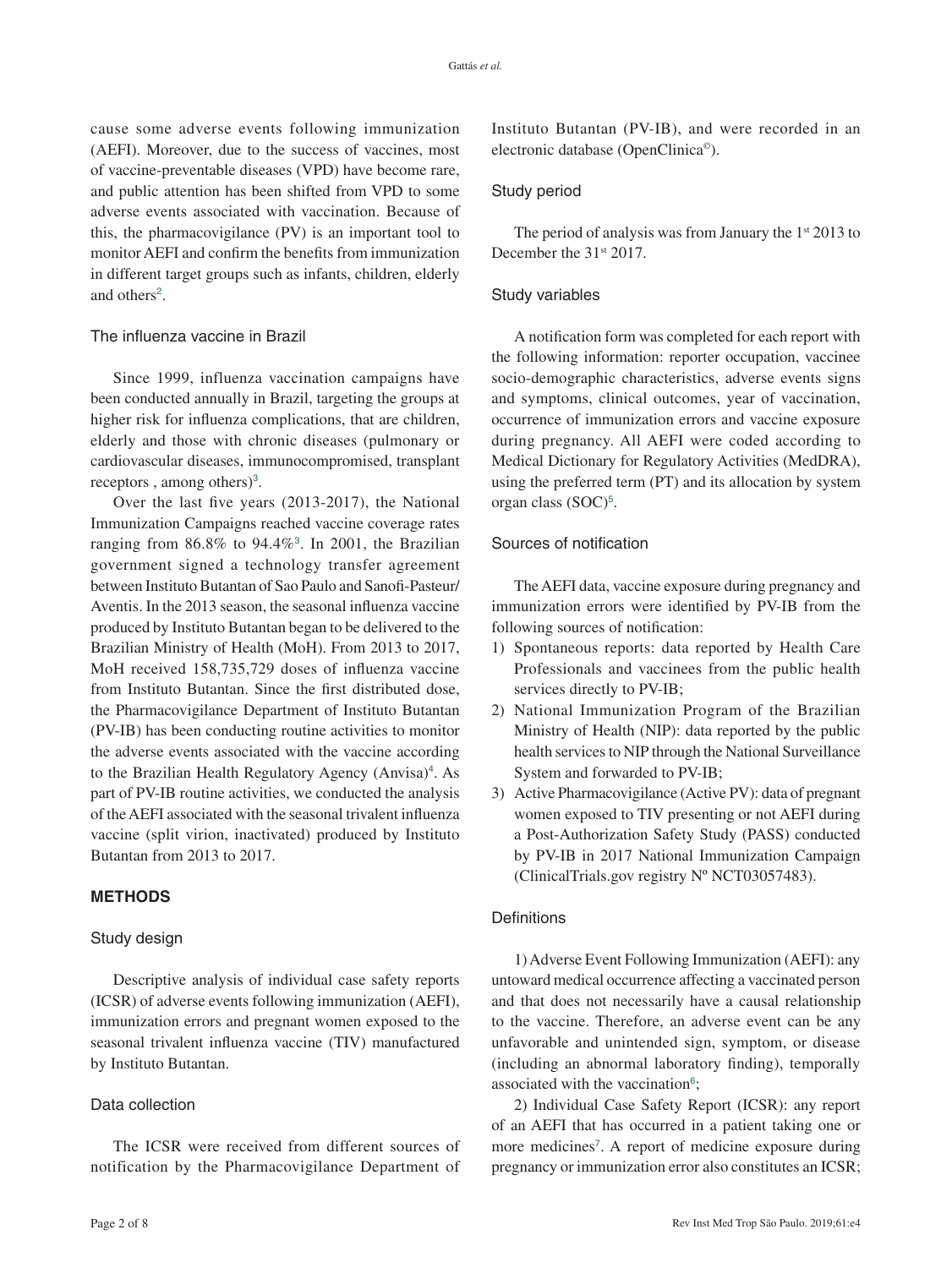3) Serious Adverse Event (SAE): any AEFI that results in death, hospitalization or prolongation of hospitalization, life-threatening, congenital anomaly or birth defect and persistent or significant disability. A medically significant AEFI (i.e., an adverse event arising from the use of medicines requiring medical intervention in order to avoid death, life-threatening, significant disability or hospitalization) was considered as a SAE. The other AEFI were considered non-serious (NSAE)<sup>[6](#page-6-0)</sup>;

4) Serious Adverse Events of Special Interest (SAESI): all of the following SAE were considered SAESI: anaphylaxis/anaphylactic reaction, convulsion/febrile convulsion, neurological syndromes (e.g., Guillain-Barré Syndrome (GBS) encephalomyelitis and neuropathy/ neuritis), vasculitis and thrombocytopenia. All cases of GBS were analyzed for their causal association with the vaccination and clinical outcomes of the individuals<sup>[8](#page-6-0)</sup>.

#### <span id="page-2-0"></span>Data analysis

Data analysis was performed using the statistical software STATA©, version 13.0 (StataCorp LP, College Station, Texas, USA) and data were analyzed by year of vaccination. The results are presented as frequencies of occurrence.

AEFI incidence rates were calculated by dividing the number of adverse events, per year of vaccination, by the number of distributed doses of Instituto Butantan TIV. We considered one administered dose the same as one distributed dose since NIP has not made the number of administered dose per vaccine manufacturer publicly available.

Additionally, cases of vaccine exposure during pregnancy were analyzed according to the occurrence of AEFI over the entire study period. Post-licensing monitoring of pregnant women exposed to the vaccine was done as the World Health Organization (WHO) considers it a relevant safety monitoring that should be included in the pharmacovigilance activities of Marketing Authorization Holders (MAH)<sup>[9](#page-6-0)</sup>.

#### <span id="page-2-1"></span>Ethics statement

All data analyzed in this manuscript came from the pharmacovigilance activities, which are mandatory for MAH, according to legal marks established by Anvisa<sup>[4](#page-6-0)</sup>. Regarding the Active PV the Research Ethics Committee approved the study (approval  $N^{\circ}$  2.034.906) and the enrolled pregnant participants signed an Informed Consent Form authorizing their data submission to PV-IB to follow them up during the postpartum period.

# **RESULTS**

Individual case safety reports

From 2013 to 2017, the PV-IB received 1,510 ICSR associated with the seasonal trivalent influenza vaccine (TIV) manufactured by Instituto Butantan. Of this total, 95 (6.3%) ICSR were excluded from the analysis because they did not present the year of vaccination and PV-IB could not ensure that vaccinations occurred during the period under review.

Considering all the valid cases received (1,415), 222 (15.7%) were reported in 2013, 247 (17.5%) in 2014, 708 (50.0%) in 2015, 71 (5.0%) in 2016 and 167 (11.8%) cases in 2017.

The majority of the ICSR occurred in female vaccinees  $(875 = 61.8\%)$  and in the age group under 10 years old  $(695 = 49.1\%)$  ([Table 1](#page-3-0)).

Among the total of ICSR (1,415) there were 1,253 (88.6%) with at least one symptom (NSAE or SAE). The other 162 (11.4%) cases did not present any symptom, however they were analyzed since they were cases of pregnant women exposed to the vaccine or cases of immunization error.

Most of ICSR with at least one symptom received during the period covered in this analysis, was classified as non-serious, representing 891 (71.1%) of the individual cases, while 362 (28.9%) were classified as serious due to an occurrence of at least one SAE.

#### Adverse events following immunization

From 2013 to 2017, among the 1,253 ICSR 4,140 AEFI were reported: 487 (11.8%) in 2013, 839 (20.3%) in 2014, 2,384 (57.6%) in 2015, 198 (4.8%) in 2016 and 232 (5.6%) in 2017.

In order to calculate AEFI incidence rates, it is important to mention that Instituto Butantan provided to MoH 158,735,729 doses of TIV of which 6,130,200 doses in 2013, 10,280,270 doses in 2014, 46,170,040 doses in 2015, 51,154,819 doses in 2016 and 45,000,400 doses in 2017. AEFI with the highest incidence rates per 100,000 doses of TIV were: "local pain" (0.28), "local erythema" (0.23), "local warmth" (0.22), "local swelling" (0.20) and "fever" (0.19) ([Table 2](#page-4-0)).

Regarding the seriousness of the 4,140 AEFI, 405 (9.8%) were classified as SAE. Among the total of SAE (405), PV-IB received 175 (43.2%) notifications of SAESI, of which 75 (18.5%) anaphylaxis/anaphylactic reactions, 56 (13.8%) neurological syndromes (including seven Guillain-Barré Syndrome) and 44 (10.9%) were convulsion/febrile convulsion.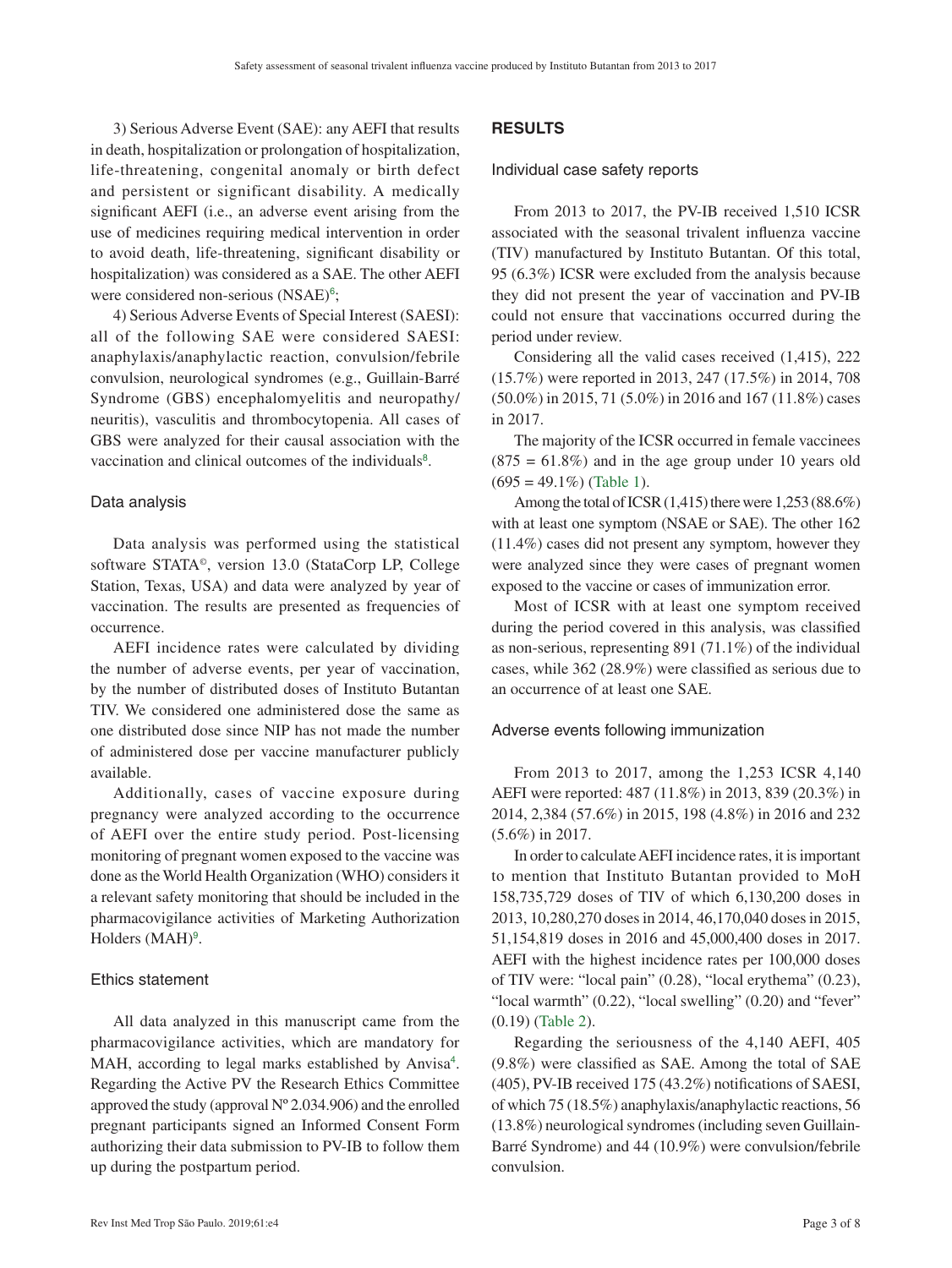| Characteristics      | Year of vaccination |             |                   |             |                   |      |                  |             |                   |      |                       |      |
|----------------------|---------------------|-------------|-------------------|-------------|-------------------|------|------------------|-------------|-------------------|------|-----------------------|------|
|                      | 2013<br>$(n=222)$   |             | 2014<br>$(n=247)$ |             | 2015<br>$(n=708)$ |      | 2016<br>$(n=71)$ |             | 2017<br>$(n=167)$ |      | Total<br>$(n=1, 415)$ |      |
|                      | $\mathsf{n}$        | $\%$        | $\mathsf{n}$      | $\%$        | n                 | $\%$ | $\mathsf{n}$     | $\%$        | n                 | $\%$ | $\mathsf{n}$          | $\%$ |
| <b>Source</b>        |                     |             |                   |             |                   |      |                  |             |                   |      |                       |      |
| Spontaneous          | 56                  | 25.2        | 63                | 25.5        | 30                | 4.2  | 60               | 84.5        | 58                | 34.7 | 267                   | 18.9 |
| NIP <sub>+</sub>     | 166                 | 74.8        | 184               | 74.5        | 678               | 95.8 | 11               | 15.5        | 3                 | 1.8  | 1,042                 | 73.6 |
| Active PV#           | 0                   | $\mathbf 0$ | $\mathbf 0$       | $\mathbf 0$ | 0                 | 0    | 0                | $\pmb{0}$   | 106               | 63.5 | 106                   | 7.5  |
| <b>Reporter type</b> |                     |             |                   |             |                   |      |                  |             |                   |      |                       |      |
| <b>HCPS</b>          | 194                 | 87.4        | 199               | 80.6        | 697               | 98.4 | 51               | 71.8        | 135               | 80.8 | 1,276                 | 90.2 |
| Non-HCP <sub>§</sub> | 24                  | 10.8        | 45                | 18.2        | 9                 | 1.3  | 16               | 22.5        | 21                | 12.6 | 115                   | 8.1  |
| Not informed         | 4                   | 1.8         | 3                 | 1.2         | 2                 | 0.3  | 4                | 5.6         | 11                | 6.6  | 24                    | 1.7  |
| <b>Sex</b>           |                     |             |                   |             |                   |      |                  |             |                   |      |                       |      |
| Female               | 126                 | 56.8        | 160               | 64.8        | 413               | 58.3 | 38               | 53.5        | 138               | 82.6 | 875                   | 61.8 |
| Male                 | 90                  | 40.5        | 78                | 31.6        | 293               | 41.4 | 31               | 43.7        | 23                | 13.8 | 515                   | 36.4 |
| Not informed         | 6                   | 2.7         | 9                 | 3.6         | $\overline{c}$    | 0.3  | $\overline{c}$   | 2.8         | 6                 | 3.6  | 25                    | 1.8  |
| Age (years)          |                     |             |                   |             |                   |      |                  |             |                   |      |                       |      |
| $0 - 4$              | 66                  | 29.7        | 108               | 43.7        | 305               | 43.1 | 36               | 50.7        | 11                | 6.6  | 526                   | 37.2 |
| $5 - 9$              | 14                  | 6.3         | 14                | 5.7         | 137               | 19.4 | $\mathbf 0$      | $\mathbf 0$ | 4                 | 2.4  | 169                   | 11.9 |
| $10 - 19$            | $\,6\,$             | 2.7         | 6                 | 2.4         | 25                | 3.5  | 2                | 2.8         | 12                | 7.2  | 51                    | 3.6  |
| $20 - 29$            | 17                  | 7.7         | 13                | 5.3         | 37                | 5.2  | 4                | 5.6         | 80                | 47.9 | 151                   | 10.7 |
| $30 - 39$            | 28                  | 12.6        | 17                | 6.9         | 49                | 6.9  | 8                | 11.3        | 25                | 15.0 | 127                   | 9.0  |
| $40 - 49$            | 19                  | 8.6         | 15                | 6.1         | 39                | 5.5  | 4                | 5.6         | 8                 | 4.8  | 85                    | 6.0  |
| $50 - 59$            | 24                  | 10.8        | $\overline{7}$    | 2.8         | 37                | 5.2  | 5                | 7.0         | 3                 | 1.8  | 76                    | 5.4  |
| $60 - 69$            | 25                  | 11.3        | 10                | 4.0         | 42                | 5.9  | 3                | 4.2         | 8                 | 4.8  | 88                    | 6.2  |
| $\geq 70$            | 10                  | 4.5         | 12                | 4.9         | 33                | 4.7  | 2                | 2.8         | 6                 | 3.6  | 63                    | 4.5  |
| Not informed         | 13                  | 5.9         | 45                | 18.2        | 4                 | 0.6  | 7                | 9.9         | 10                | 6.0  | 79                    | 5.6  |

<span id="page-3-0"></span>**Table 1 -** Distribution of ICSR† according to source, reporter type, social demographic characteristics and year of vaccination. Brazil, 2013-2017.

†ICSR: Individual Case Safety Report; ‡NIP: National Immunization Program; #PV: Pharmacovigilance; §HCP: Health Care Professional

It is important to emphasize that among the total of SAE only 3 (0.7%) were assessed for causality as "certainly related" to the vaccine: arrhythmia, hypersensitivity and laryngeal edema.

Considering that GBS is a rare and closely monitored SAE by health authorities, it is noteworthy that three cases were assessed as "probably related" and one case was "possibly related" to the vaccine. The other three cases could not be assessed for causality due to insufficient information (diagnosis and medical history lack of information).

Regarding the outcome of the "probably related" GBS, in one case full recovery was achieved, in another case the outcome was not reported and in the remaining case the individual evolved to death. The death occurred in an elderly vaccinee who was diagnosed with GBS while undergoing treatment for herpes zoster. The onset interval between vaccination and the first symptom was one month.

The outcome of the "possibly related" GBS was death. This SAESI occurred in a vaccinee who had diabetes *mellitus* (type 2), systemic arterial hypertension, glaucoma and obesity and it was not possible to confirm whether death was caused by the worsening of health conditions or by the GBS. In respect to the three cases that could not be assessed for causality, one recovered without sequelae and two did not have the outcomes reported.

A total of 388 SAE could not be assessed for causality due to insufficient information on the correct diagnosis and the medical history.

## **Pregnancy**

Over the descriptive analysis period, PV-IB received 155 notifications of pregnant women exposed to Instituto Butantan TIV, of which 106 (68.4%) from the Active PV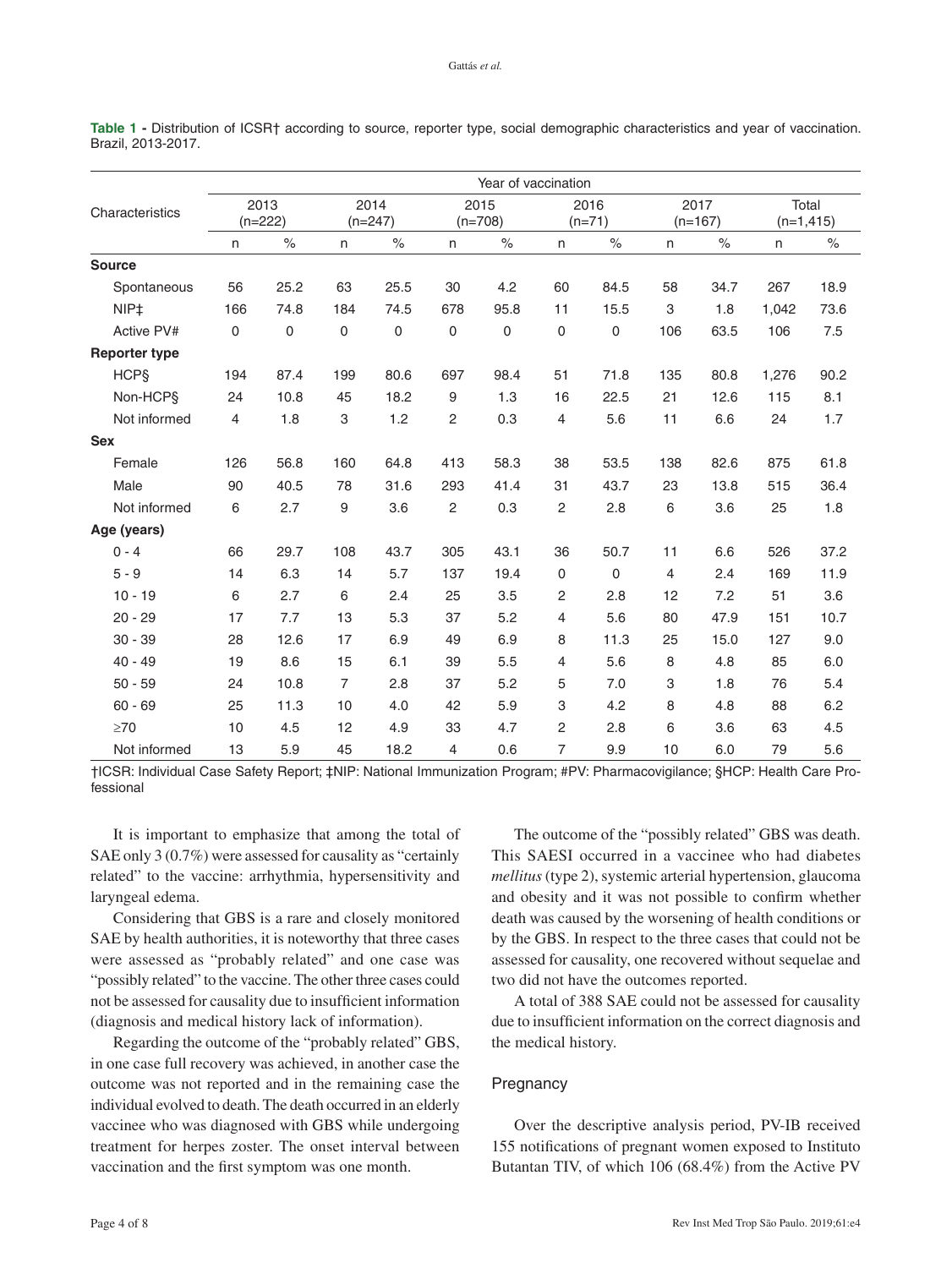|                        | Year of vaccination |      |                   |      |                     |      |                   |      |                   |      |                       |      |
|------------------------|---------------------|------|-------------------|------|---------------------|------|-------------------|------|-------------------|------|-----------------------|------|
|                        | 2013<br>$(n=487)$   |      | 2014<br>$(n=839)$ |      | 2015<br>$(n=2,384)$ |      | 2016<br>$(n=198)$ |      | 2017<br>$(n=232)$ |      | Total<br>$(n=4, 140)$ |      |
| AEFI <sup>+</sup>      |                     |      |                   |      |                     |      |                   |      |                   |      |                       |      |
|                        | $\mathsf{n}$        | IR‡  | n                 | IR‡  | n                   | IR‡  | n.                | IR‡  | n.                | IR‡  | n                     | IR‡  |
| Local pain             | 65                  | 1.06 | 60                | 0.58 | 305                 | 0.66 | 14                | 0.03 | $\overline{7}$    | 0.02 | 451                   | 0.28 |
| Local erythema         | 53                  | 0.86 | 44                | 0.43 | 250                 | 0.54 | 9                 | 0.02 | 14                | 0.03 | 370                   | 0.23 |
| Local warmth           | 53                  | 0.86 | 43                | 0.42 | 247                 | 0.53 | 5                 | 0.01 | $\overline{4}$    | 0.01 | 352                   | 0.22 |
| Local swelling         | 3                   | 0.05 | 46                | 0.45 | 259                 | 0.56 | 4                 | 0.01 | 5                 | 0.01 | 317                   | 0.20 |
| Fever                  | 48                  | 0.78 | 66                | 0.64 | 156                 | 0.34 | 19                | 0.04 | 9                 | 0.02 | 298                   | 0.19 |
| Headache               | 19                  | 0.31 | 30                | 0.29 | 72                  | 0.16 | 8                 | 0.02 | 3                 | 0.01 | 132                   | 0.08 |
| Rash                   | 7                   | 0.11 | 12                | 0.12 | 84                  | 0.18 | 5                 | 0.01 | 1                 | 0.00 | 109                   | 0.07 |
| Vomiting               | 6                   | 0.10 | 18                | 0.18 | 50                  | 0.11 | 5                 | 0.01 | 5                 | 0.01 | 84                    | 0.05 |
| Pain                   | 4                   | 0.07 | 29                | 0.28 | 34                  | 0.07 | 12                | 0.02 | 4                 | 0.01 | 83                    | 0.05 |
| Cough                  | 6                   | 0.10 | 22                | 0.21 | 35                  | 0.08 | 7                 | 0.01 | 4                 | 0.01 | 74                    | 0.05 |
| Local abscess          | 5                   | 0.08 | 15                | 0.15 | 52                  | 0.11 | 0                 | 0.00 | 1                 | 0.00 | 73                    | 0.05 |
| Hypersensitivity       | 22                  | 0.36 | 10                | 0.10 | 26                  | 0.06 | 1.                | 0.00 | 3                 | 0.01 | 62                    | 0.04 |
| Edema                  | 1                   | 0.02 | 29                | 0.28 | 28                  | 0.06 | 0                 | 0.00 | 2                 | 0.00 | 60                    | 0.04 |
| Myalgia                | 7                   | 0.11 | 10                | 0.10 | 35                  | 0.08 | 2                 | 0.00 | 2                 | 0.00 | 56                    | 0.04 |
| <b>Pruritus</b>        | 1                   | 0.02 | 4                 | 0.04 | 45                  | 0.10 | 5                 | 0.01 | $\mathbf 0$       | 0.00 | 55                    | 0.03 |
| Local pruritus         | 1                   | 0.02 | 5                 | 0.05 | 40                  | 0.09 | 6                 | 0.01 | 2                 | 0.00 | 54                    | 0.03 |
| Influenza like illness | 11                  | 0.18 | 29                | 0.28 | 5                   | 0.01 | 6                 | 0.01 | 1                 | 0.00 | 52                    | 0.03 |
| Local induration       | 30                  | 0.49 | 14                | 0.14 | 4                   | 0.01 | 1                 | 0.00 | 3                 | 0.01 | 52                    | 0.03 |
| Nausea                 | 1                   | 0.02 | 15                | 0.15 | 28                  | 0.06 | 1.                | 0.00 | 6                 | 0.01 | 51                    | 0.03 |
| Local nodule           | 1                   | 0.02 | 5                 | 0.05 | 45                  | 0.10 | 0                 | 0.00 | $\Omega$          | 0.00 | 51                    | 0.03 |
| Dyspnea                | 3                   | 0.05 | 12                | 0.12 | 30                  | 0.06 | 4                 | 0.01 | 1                 | 0.00 | 50                    | 0.03 |

<span id="page-4-0"></span>**Table 2 -** Incidence rates for AEFI† with the influenza vaccine according to administered doses. Brazil, 2013-2017.

†AEFI: Adverse Event Following Immunization; ‡IR: Incidence Rate per 100.000 doses of Instituto Butantan TIV (#AEFI / # doses)

with no SAE. The other 49 (31.6%) notifications were received through spontaneous reports and from NIP, and among them, seven (14.3%) pregnant women experienced at least one of the following SAE: diplegia, dyspnea, encephalitis, facial paralysis, hypotension, influenza like illness, myasthenic syndrome, neuropathy and rash.

Regarding the seven pregnant women who presented with SAE, two had full recovery and one pregnant woman with hypotension and dyspnea was hospitalized and died. For the other four pregnant women PV-IB did not receive any information on their outcomes. All these cases could not be assessed for causality due to insufficient information available to perform the evaluation and impossibility of contacting the reporters for further investigation (unauthorized follow-up by the reporter or absence of contact data).

# **DISCUSSION**

This manuscript described the safety profile of the seasonal trivalent influenza vaccine manufactured by <span id="page-4-1"></span>Instituto Butantan from 2013 to 2017. The monitoring of AEFI performed through pharmacovigilance activities can provide useful information such as safety signals detected even if reports are incomplete<sup>[10](#page-6-0)</sup>. According to Alguacil-Ramos *et al.*<sup>[10](#page-6-0)</sup> post-licensing surveillance of AEFI is an integral part of the immunization programs.

In Brazil, the regulatory framework on "Pharmacovigilance Standards for Marketing Authorization Holders for Human Use" was established in 2009 by Brazilian Health Regulatory Agency (Anvisa) through the publication of Directive Resolution RDC no. 4 of 10/02/2009[4](#page-6-0) . This resolution, considered the pillar for the detection of safety signals through the identification of cases of adverse event after the use of a product, contributed to improve the pharmacovigilance activities not only for medicines but also for vaccines. Since then, MAH have made efforts to improve their ability to generate and detect new safety signals for the products included in the National Immunization Program (NIP).

In Brazil, public health services shall notify any AEFI to NIP. However, considering the MAH regulatory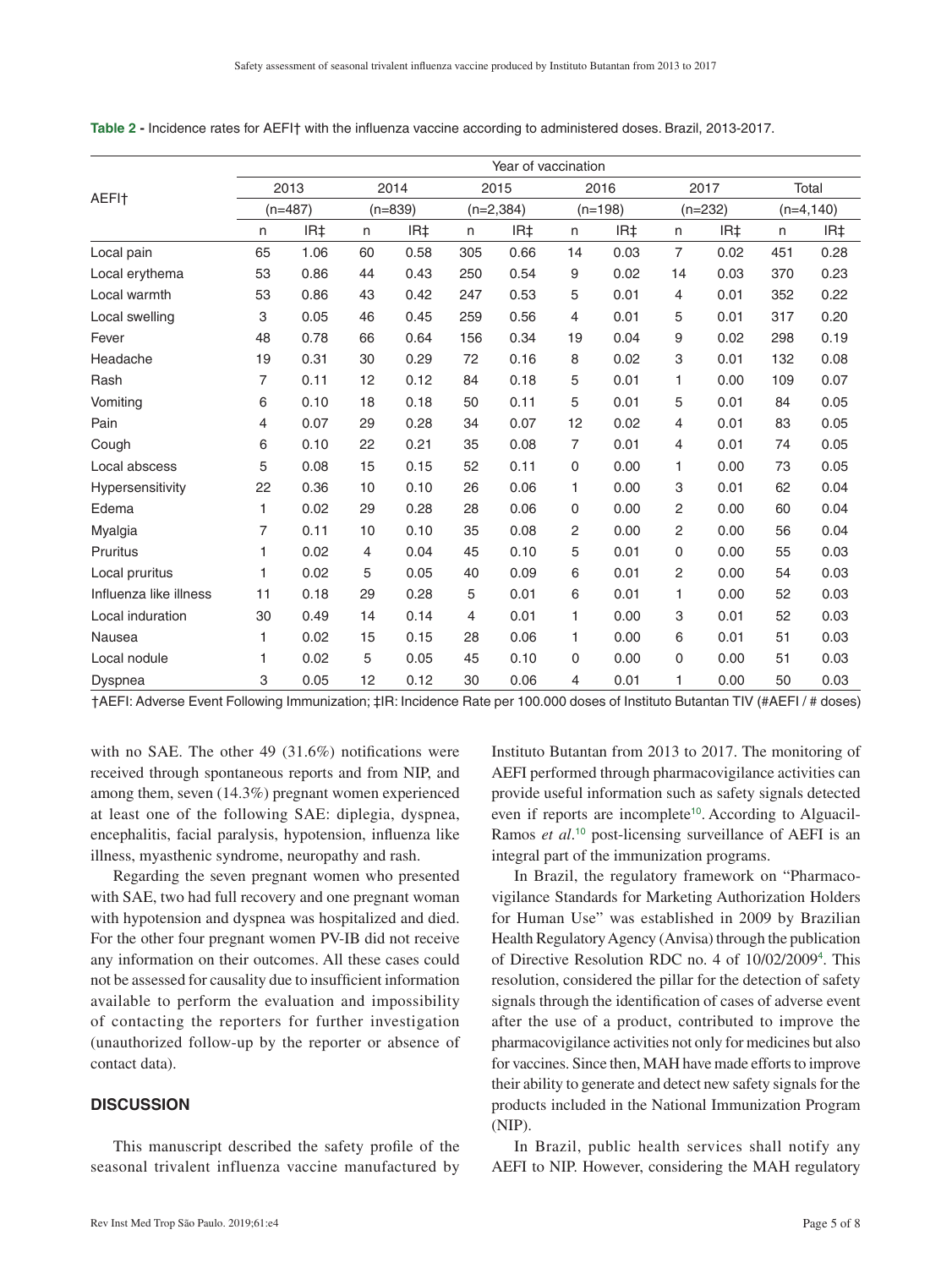responsibility to monitor the product safety, PV-IB has maintained an open channel to receive any AEFI report directly from the vacinees or HCP from public health services. Besides this channel, NIP submit the AEFI notifications to PV-IB but there is no periodicity for sending the information.

As presented in the results section, in 2015 PV-IB received from NIP an exceptionally large amount of individual cases related to Instituto Butantan TIV. For the other years, the number of cases received was considerably smaller. Since PV-IB did not have access to individual information, and only had access to compiled data shared by NIP, no inferences could be made as to why the number of reported cases was so different that year compared to the other years' averages.

Unfortunately, the information received from NIP, especially those in the 2015 list, had insufficient details available so that it was not possible to proceed with the causality assessment. Most of those cases were considered "unclassifiable" with respect to the causality assessment. This was the reason for assessing few SAE regarding causality. The three SAE (arrhythmia, hypersensitivity and laryngeal edema) assessed were symptoms related to "anaphylactic reactions" that are predicted in the packet insert.

<span id="page-5-0"></span>According to the Global Advisory Committee on Vaccine Safety of the World Health Organization<sup>11</sup>, pregnant women and infants are at increased risk for developing either complications or severe influenza-associated infection.

The Committee has also stated that there is robust information regarding the safe use of inactivated influenza vaccine in pregnant women, therefore, influenza immunization of this group should be a priority<sup>[11](#page-6-0),[12](#page-6-0)</sup>.

The increasing exposure of this population to seasonal influenza TIV should be stressed, as pregnant women has been considered a target group for influenza vaccination by several immunization programs in high, middle and lowincome countries $8,13$  $8,13$  $8,13$ . Immunization during pregnancy is not only safe, but has also contributed to reduce morbidity and mortality in pregnant women as well as in neonates and children under five years old. Influenza immunization of pregnant women has been practiced albeit the absence of classical clinical trials performed in that population. Because of that, post-licensing monitoring of the safety of that practice in pregnant women is an important pharmacovigilance activity<sup>[14](#page-6-0)</sup>.

<span id="page-5-5"></span><span id="page-5-4"></span><span id="page-5-3"></span>Overall, the frequency and types of AEFI with the Instituto Butantan TIV described in this manuscript demonstrate similar findings when compared to available data in the literature, including the rare occurrence of GBS[8](#page-6-0),[15](#page-7-0),[16](#page-7-0). According to our analysis, the incidence rate of GBS was 0.04 cases per 1 million doses distributed, while

in literature the incidence rate is described as 1 case per million doses administered<sup>[4](#page-6-0)</sup>.

Since the pharmacovigilance policies have been established, post-licensing surveillance became mandatory in Brazil and there has been a considerable improvement in detecting and addressing AEFI.

However, there are still some challenges to be overcome to further improve it such as the completeness of data collected. The lack of data compromises the overall data analysis and the prompt and adequate response to AEFI. Pharmacovigilance has been associated with underreporting of AEFI and somehow may have contributed to the lack of information. Unfortunately, healthcare professionals have not yet included AEFI notification as one of their priorities in their daily activities. Their perception of AEFI is less concerning that the VPD, which contributes to the missing data as well as to the underreporting of AEFI. Hazell and Shakir<sup>[17](#page-7-0)</sup> have identified, in a systematic review of the literature, a high occurrence of underreporting of adverse drug reactions in passive surveillance systems. A recommended strategy to improve coverage and the quality of the AEFI notification is the continuing education of the professionals involved<sup>[17](#page-7-0)</sup>.

<span id="page-5-6"></span>The data analysis performed by PV-IB could not show that the occurrence of unexpected AEFI had a causal relationship with TIV. The main reason was the impossibility for assessing causality for most of the AEFI due to the lack of information for the majority of ICSR.

<span id="page-5-1"></span>An important limitation of this manuscript is how AEFI incidence rates were calculated since they were estimated based on the number of doses distributed instead of the number of applied doses. The amount of doses distributed by the manufacturer is usually greater than the applied doses and may underestimate the rate<sup>[18](#page-7-0)</sup>.

<span id="page-5-9"></span><span id="page-5-8"></span><span id="page-5-7"></span><span id="page-5-2"></span>According to Chen *et al.*[19](#page-7-0) WHO and its partners developed a strategy to help Low- and Middle-Income Countries (LMIC) establish and strengthen their vaccine safety monitoring systems. The Global Vaccine Safety Blueprint<sup>[20](#page-7-0)</sup> (GVSB) proposes three strategic goals: (1) establish minimal vaccine safety capacity in all countries; (2) provide enhanced capacity when vaccines are manufactured in-country, or products are introduced in populations; and (3) provide a technical support network. GVSB implementation is ensured by a network of technical partners that participate in this initiative, offering a common platform to partners interested in furthering vaccine safety systems through the alignment of their activities, compiling them into a portfolio. The new challenge at this time is to develop active surveillance systems capable of better quality information on the risk of association between a vaccine administration and a potential AEFI.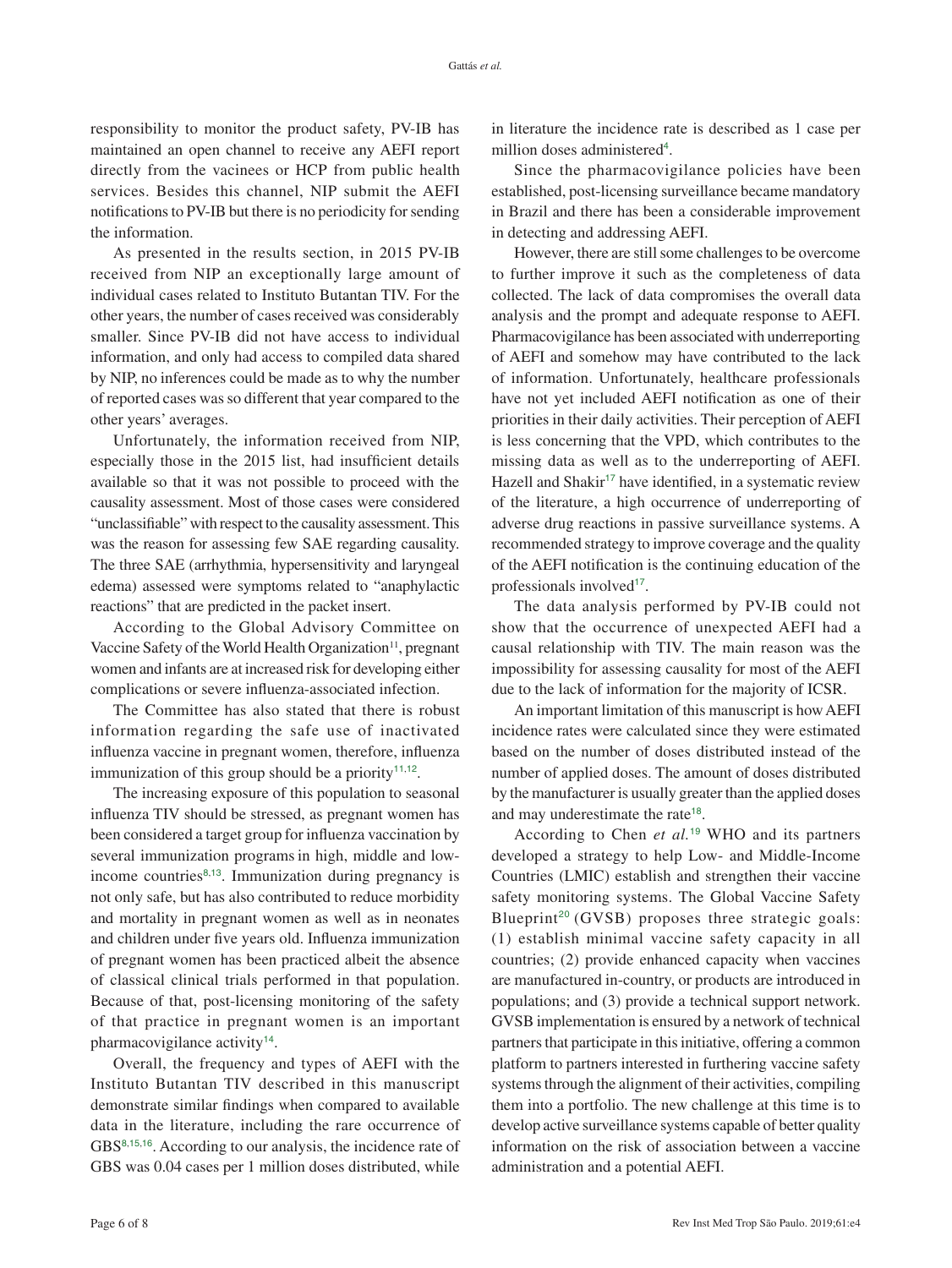<span id="page-6-0"></span>One key tool to improve the surveillance of AEFI, in order to obtain advances in the identification of safety signals, is the continuous training of health professionals working with immunization. Well-trained professionals to identify and investigate AEFI may improve the quality of collected data. The timely-manner collection of clinical and laboratory data may avoid misconclusions in the case causality assessment. Those misconclusions may lead to a decrease in the credibility of immunization programs<sup>[21](#page-7-0)</sup>.

<span id="page-6-1"></span>In conclusion, the consolidation of pharmacovigilance activities is an important strategy to ensure that AEFI are communicated in timely-manner by the immunization program to the population. These actions are important to maintain the population adherence to vaccination resulting in high vaccine coverage rates, and therefore, keeping control of vaccine-preventable diseases.

## **CONFLICT OF INTERESTS**

The authors state that there is no conflict of interests.

## **FUNDING**

No funding has been received.

# **AUTHORS' CONTRIBUTIONS**

Vera L. Gattás, Patrícia Emília Braga, Marcelo E. Koike, Maria Beatriz B. Lucchesi, Mayra M. Moura de Oliveira, Roberta O Piorelli and Vivian Queiroz contributed with the study concept and design, data collection, analysis and interpretation of data and writing of the manuscript. Alexander Roberto Precioso participated designing the study and in the critical review of the intellectual content of the manuscript. All authors have approved the final version of the manuscript and are responsible for all aspects, ensuring its accuracy and completeness.

## **REFERENCES**

- 1. [World Health Organization. Influenza \(Seasonal\). \[cited 2018](#page-0-0)  [Nov 27\]. Available from:](#page-0-0) [http://www.who.int/mediacentre/](http://www.who.int/mediacentre/factsheets/fs211/en/) [factsheets/fs211/en/](http://www.who.int/mediacentre/factsheets/fs211/en/)
- 2. [Asturias EJ, Wharton M, Pless R, MacDonald NE, Chen RT,](#page-1-0)  [Andrews N, et al. Contributions and challenges for worldwide](#page-1-0)  [vaccine safety: The Global Advisory Committee on Vaccine](#page-1-0)  [Safety at 15 years. Vaccine. 2016;34:3342-9.](#page-1-0)
- 3. [Brasil. Ministério da Saúde. Informe técnico: 20ª Campanha](#page-1-1)  [Nacional de Vacinação contra a Influenza. Brasília: Ministério](#page-1-1)  [da Saúde; 2018. \[cited 2018 Nov 27\]. Available from:](#page-1-1) [http://](http://portalarquivos2.saude.gov.br/images/pdf/2018/abril/18/Informe-Cp-Influenza---01-03-2018-Word-final-28.03.18%20final.pdf ) [portalarquivos2.saude.gov.br/images/pdf/2018/abril/18/](http://portalarquivos2.saude.gov.br/images/pdf/2018/abril/18/Informe-Cp-Influenza---01-03-2018-Word-final-28.03.18%20final.pdf )

[Informe-Cp-Influenza---01-03-2018-Word-final-28.03.18%20](http://portalarquivos2.saude.gov.br/images/pdf/2018/abril/18/Informe-Cp-Influenza---01-03-2018-Word-final-28.03.18%20final.pdf ) [final.pdf](http://portalarquivos2.saude.gov.br/images/pdf/2018/abril/18/Informe-Cp-Influenza---01-03-2018-Word-final-28.03.18%20final.pdf ) 

- 4. Brasil. Agência Nacional de Vigilância Sanitária. [Resolução nº 4, de 10 de fevereiro de 2009. Dispõe sobre as](#page-1-2)  [normas de f armacovigilância para os detentores de registro de](#page-1-2)  [medicamentos de uso humano. \[cited 2018 Nov 27\]. Available](#page-1-2)  [from:](#page-1-2) [http://bvsms.saude.gov.br/bvs/saudelegis/anvisa/2009/](http://bvsms.saude.gov.br/bvs/saudelegis/anvisa/2009/res0004_10_02_2009.html) [res0004\\_10\\_02\\_2009.html](http://bvsms.saude.gov.br/bvs/saudelegis/anvisa/2009/res0004_10_02_2009.html)
- 5. [MedDRA: Medical Dictionary for Regulatory Activities. \[cited](#page-1-3)  [2018 Mar 29\]. Available from](#page-1-3): <http://www.meddra.org/>
- 6. [World Health Organization. Council for International Organizations](#page-1-4)  [of Medical Sciences. Definition and application of terms for](#page-1-4)  [vaccine pharmacovigilance: report of CIOMS/WHO Working](#page-1-4)  [Group on Vaccine Pharmacovigilance. Geneva: WHO; 2012.](#page-1-4)  [\[cited 2018 Mar 29\]. Available from:](#page-1-4) [http://www.who.int/](http://www.who.int/vaccine_safety/initiative/tools/CIOMS_report_WG_vaccine.pdf) [vaccine\\_safety/initiative/tools/CIOMS\\_report\\_WG\\_vaccine.](http://www.who.int/vaccine_safety/initiative/tools/CIOMS_report_WG_vaccine.pdf) [pdf](http://www.who.int/vaccine_safety/initiative/tools/CIOMS_report_WG_vaccine.pdf)
- 7. [Uppsala Monitoring Centre. Glossary of pharmacovigilance terms.](#page-1-5)  [\[cited 2018 Sep 20\]. Available from:](#page-1-5) [https://www.who-umc.](https://www.who-umc.org/global-pharmacovigilance/global-pharmacovigilance/glossary) [org/global-pharmacovigilance/global-pharmacovigilance/](https://www.who-umc.org/global-pharmacovigilance/global-pharmacovigilance/glossary) [glossary](https://www.who-umc.org/global-pharmacovigilance/global-pharmacovigilance/glossary)
- 8. [European Medicines Agency. Interim guidance on enhanced](#page-2-0)  [safety surveillance for seasonal influenza vaccines in the EU.](#page-2-0)  [London: EMA; 2014. \[cited 2018 Nov 27\]. Available from:](#page-2-0)  [https://www.ema.europa.eu/documents/scientific-guideline/](https://www.ema.europa.eu/documents/scientific-guideline/interim-guidance-enhanced-safety-surveillance-seasonal-influenza-vaccines-eu_en-0.pdf) [interim-guidance-enhanced-safety-surveillance-seasonal](https://www.ema.europa.eu/documents/scientific-guideline/interim-guidance-enhanced-safety-surveillance-seasonal-influenza-vaccines-eu_en-0.pdf)[influenza-vaccines-eu\\_en-0.pdf](https://www.ema.europa.eu/documents/scientific-guideline/interim-guidance-enhanced-safety-surveillance-seasonal-influenza-vaccines-eu_en-0.pdf)
- 9. [World Health Organization. Vaccines against influenza WHO](#page-2-1)  [position paper - November 2012. Wkly Epidemiol Rec.](#page-2-1)  [2012;87:461-76.](#page-2-1)
- 10. [Alguacil-Ramos AM, Muelas-Tirado J, Garrigues-Pelufo TM,](#page-4-1)  [Portero-Alonso A, Diez-Domingo J, Pastor-Villalba E, et](#page-4-1)  [al. Surveillance for adverse events following immunization](#page-4-1)  [\(AEFI\) for 7 years using a computerised vaccination system.](#page-4-1)  [Public Health. 2016;135:66-74.](#page-4-1)
- 11. [World Health Organization. Global Advisory Committee on](#page-5-0)  [Vaccine Safety. Safety of immunization during pregnancy:](#page-5-0)  [a review of the evidence. Geneva: WHO; 2014. \[cited 2018](#page-5-0)  [Nov 27\]. Available from](#page-5-0): [http://www.who.int/vaccine\\_safety/](http://www.who.int/vaccine_safety/publications/safety_pregnancy_nov2014.pdf) [publications/safety\\_pregnancy\\_nov2014.pdf](http://www.who.int/vaccine_safety/publications/safety_pregnancy_nov2014.pdf)
- 12. [World Health Organization. SAGE Working Group. Background](#page-5-1)  [paper on influenza vaccines and immunization. \[cited on 2018](#page-5-1)  [Nov 27\]. Available from:](#page-5-1) [http://www.who.int/immunization/](http://www.who.int/immunization/sage/meetings/2012/april/1_Background_Paper_Mar26_v13_cleaned.pdf) [sage/meetings/2012/april/1\\_Background\\_Paper\\_Mar26\\_v13\\_](http://www.who.int/immunization/sage/meetings/2012/april/1_Background_Paper_Mar26_v13_cleaned.pdf) [cleaned.pdf](http://www.who.int/immunization/sage/meetings/2012/april/1_Background_Paper_Mar26_v13_cleaned.pdf)
- 13. [Kochhar S, Bauwens J, Bonhoeffer J.. Safety assessment of](#page-5-2)  [immunization in pregnancy. Vaccine. 2017;35:6469-71.](#page-5-2)
- 14. [Bonhoeffer J, Kochhar S, Hirschfeld S, Heath PT, Jones CE,](#page-5-3)  [Bauwens J, et al. Global alignment of immunization safety](#page-5-3)  [assessment in pregnancy: the GAIA project. Vaccine.](#page-5-3)  [2016;34:5993-7.](#page-5-3)